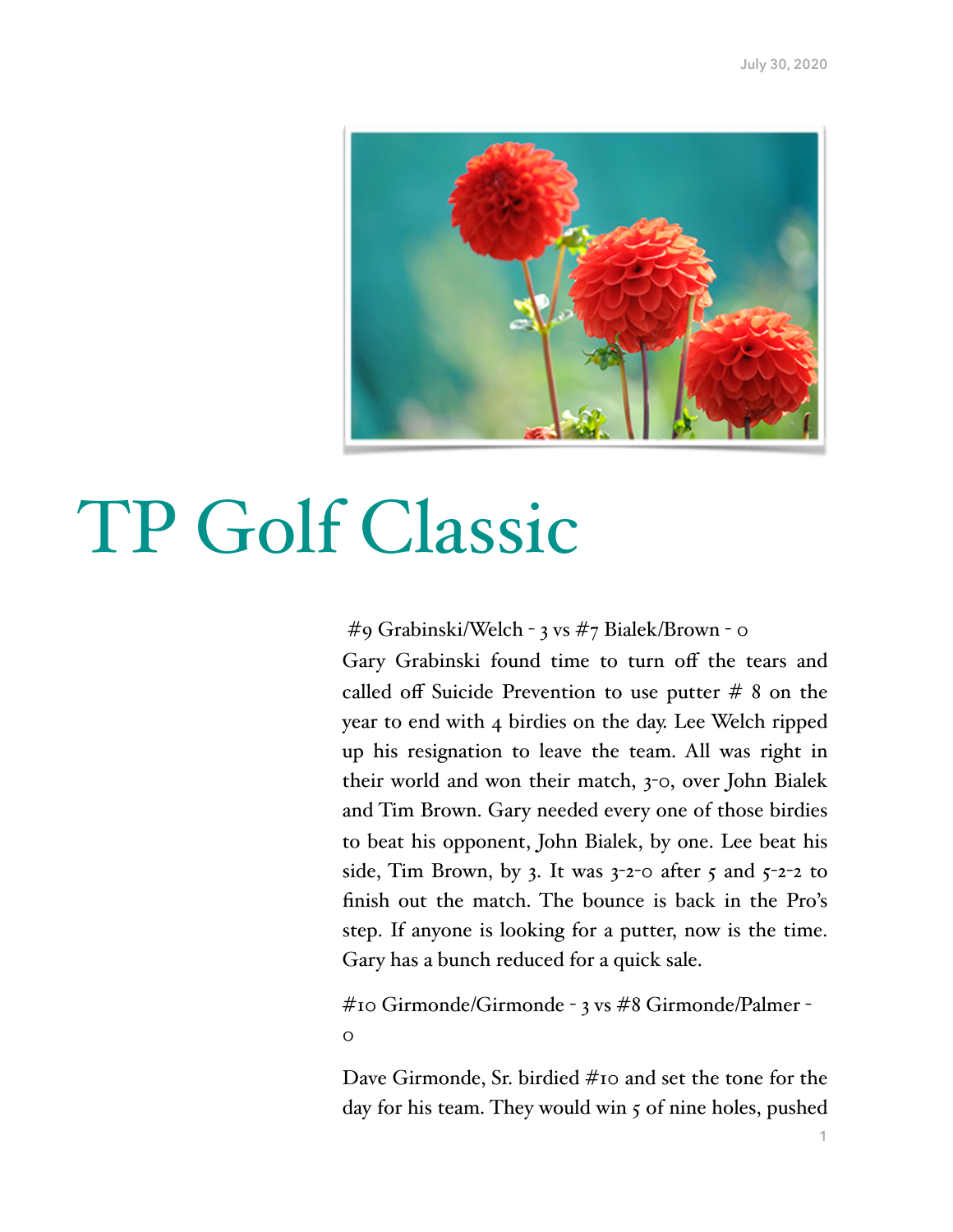on 3 holes and lost one hole. The tension was thick and the losers suffered from the opening bell as they both shot 45. Sam played well, shooting a 40. Dave, Sr. ended with a 39. The only up-side for the losers was a birdie on #16 by Dave, Jr. Chalk this one up to experience, or chalk this one up some tight collars.

```
#1 Hickel/Wallace - 3 vs #11 Zegarelli/Berge - 0
```
Rich Hickel and Will Wallace flexed their muscles and would thump playoff hopefuls Nick Zegarelli and Shane Berge 3-0. Through the first 5 holes, Will would birdie hole #10 and Rich, hole #12 to give them a 4-1-0 lead. Ziggy and Shane would rally and almost tie the match by taking honors on holes 15-17 to make the match close. The winners shot +1 on 18 while the losers shot a +2. Game, Match, Set.

## #3 Nucci/Gooldy - 3 vs #13 Tripp/Sadallah - 0

Eric Gooldy is getting used to not having his partner. Rumor has Vinny going to Auburn. That's a scary thought. Back to Eric for a second. Eric would go 2-2-1 the first 5 holes. Then he would go  $3$ -1-0 the last 4 to make Vinny proud. In shooting a season best round Eric looks to finish the year strong and look to next year. Dom and John played decently but not good enough. John finally got a haircut. You be the Judge. There is always next year for all these guys but hey, they had fun out there today.

```
#2 Niemers/Banas - 3 vs #12 Hamlin/Bunal - 0
```
Like Vinny Nucci, Chris Bunal has been AWOL. Dave Hamlin, the brave one he is went out there as a solo. It didn't work as Don and Tim dominated this match from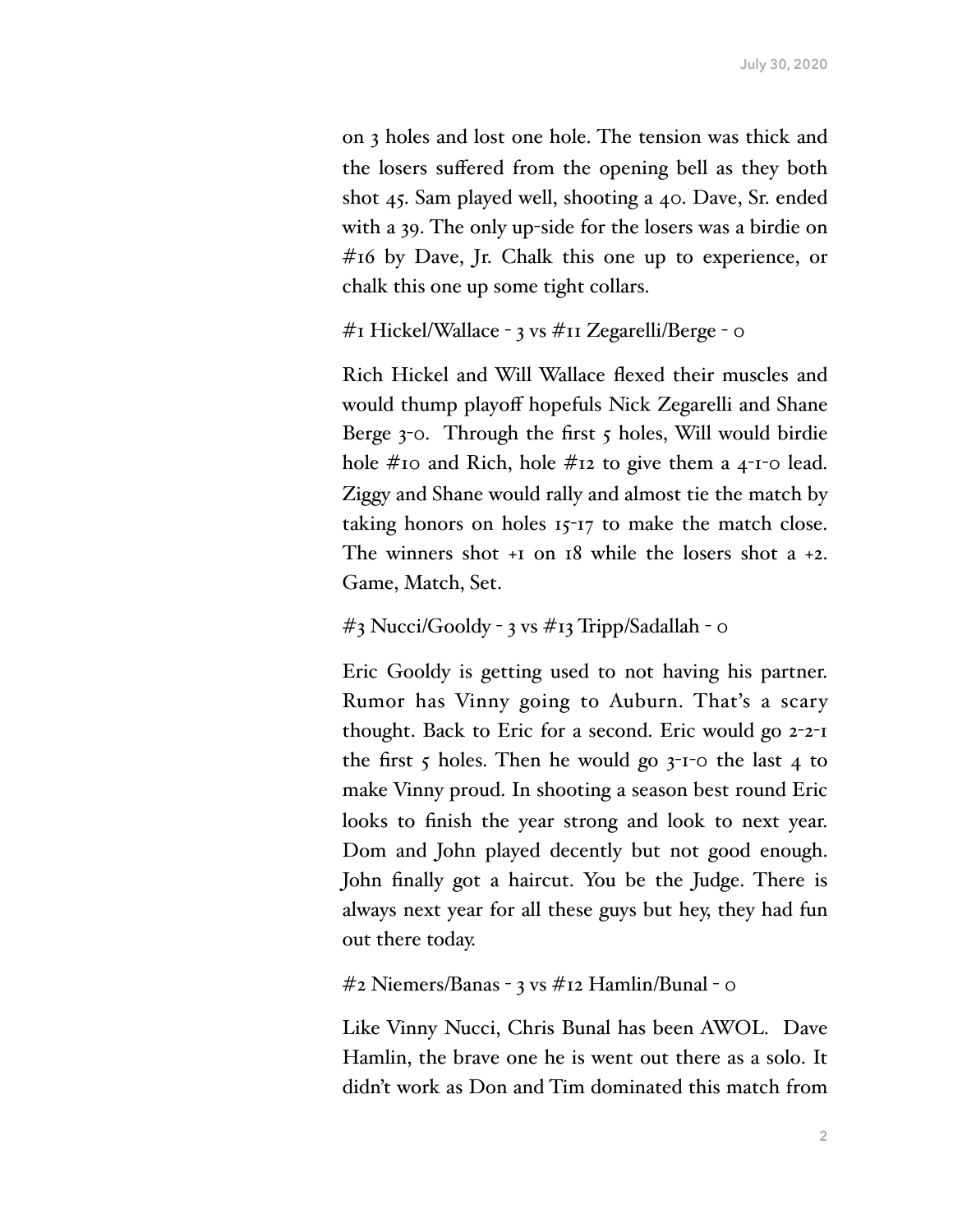start to finish. The winners did not lose a hole. They pushed on hole #12 where everybody had a par. Don Neimers had birdies on holes 11 and 13. Tim had a birdie on hole 16. both had sub 40 rounds. Dave Hamlin gave it a go but he was overmatched.

```
#5 Lubey/Blunt - 3 vs #15 Hubble/Clarke - 0
```
Here is the preverbal bump in the road. They got run over by the Lance Lubey Express. Lance had to play by himself as his partner was called into work. He had to do it right. The outcome? Lance would birdie holes 10 and 15 in route to a 36. The Hubblecraft ran into a buzzsaw and won only 2 of the 9 holes. They have been winning with the scores they shot in this match but it wouldn't work today. The learning curve got a little steeper today.

```
#6 D'Amico/D'Amico - 2 vs #16 McAndrew/Heintz - 1
```
Team D'Amico would win 4 of 9 holes and eek out a win over the newly configured team of Nick Heintz and Ryan McAndrew. The was was sitting at  $3$ -2-0 at  $5$  holes in favor of the winners. The losers would win 3 of the last 4 holes featuring a birdie by Nick on hole 16. But it wasn't enough and who cares how many hole you won. The bottom line here is TOTAL. Team D'Amico's total was lower than that of the young pups for the win.

## #4 Cahill/Stern vs #14 Cahill/Logue

Match never happened. Cahill and Logue were scared and didn't show. Of course they made it legal with a text message to let us know that the match was off. The match will be made up in 2 weeks as a matching of the cards festival.